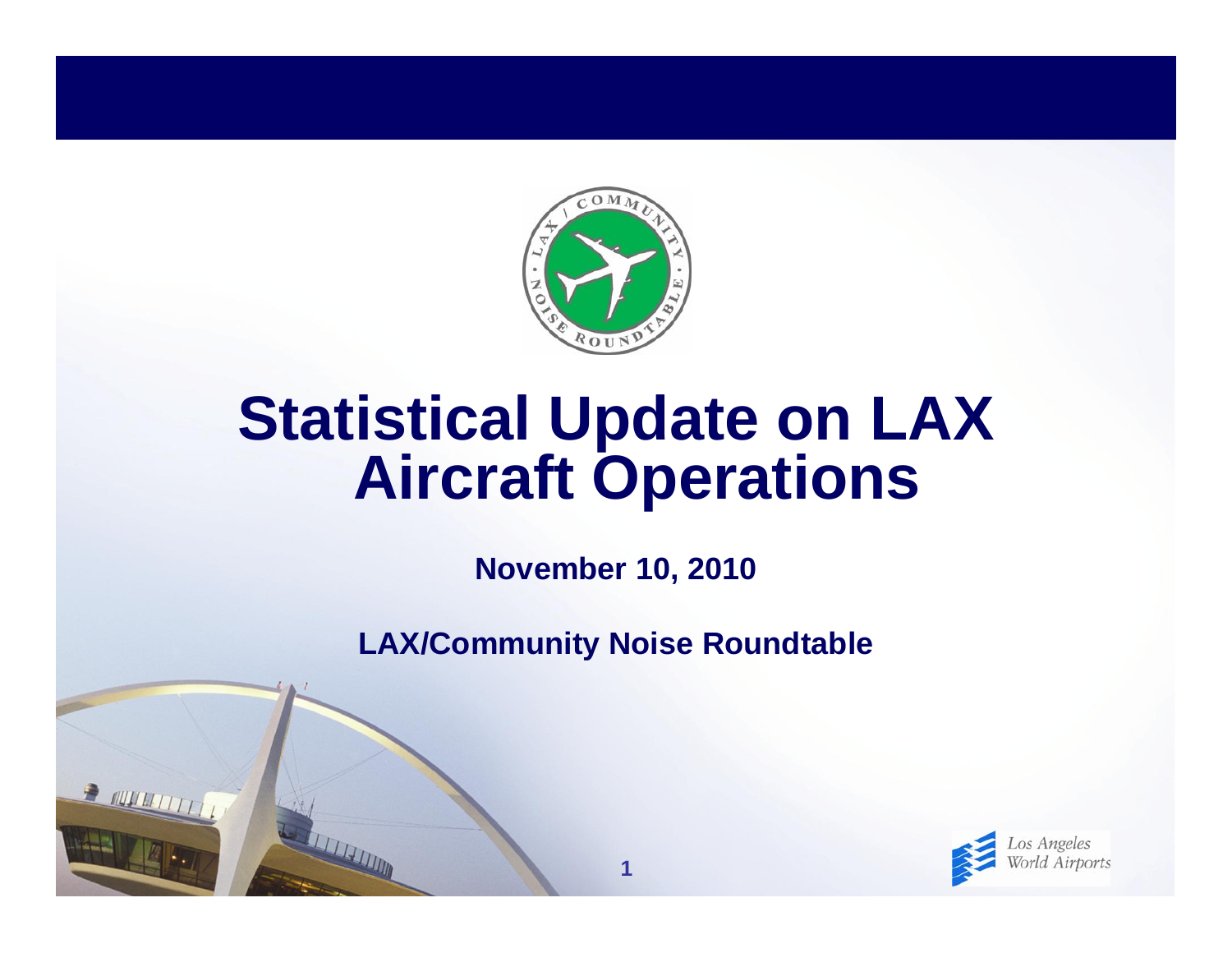## **Overview**

Statistical information on the following operations:

- •*East Departures*
- •*Early Turns*
- •*Go-arounds*
- •*Short Turns*
- •*Palos Verdes Overflights*
- $\bullet$ Extended Downwind Approaches
- $\bullet$ Loop Departures
- •25L Departures

REAL PROPERTY AND IN

 $\frac{1}{2}$  all  $\frac{1}{2}$ 

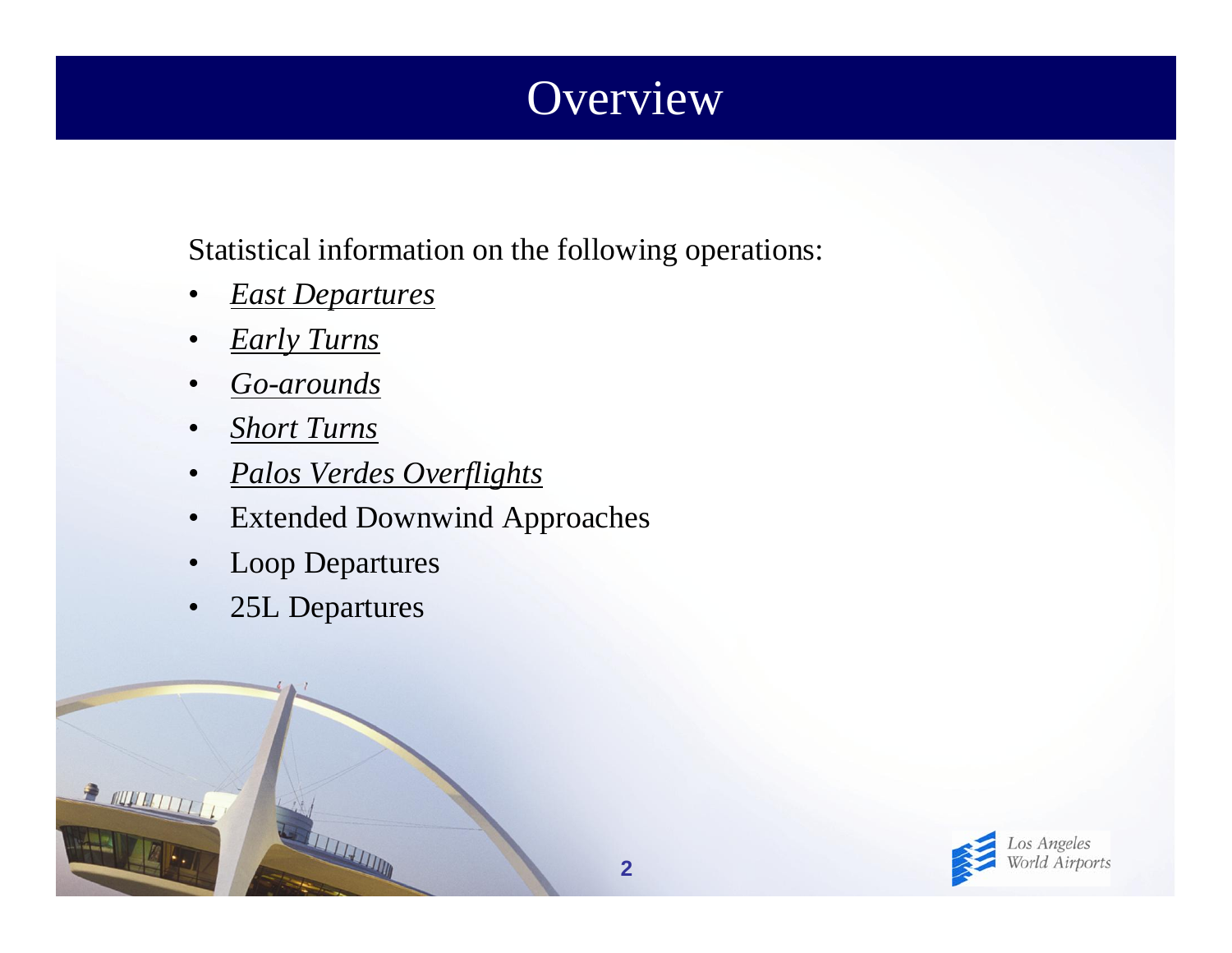#### Non-Conforming East Departures Midnight to 6:30 AM

This report shows a summary of aircraft operations that depart to the east while the airport is still conducting westerly departures between midnight and 6:30 a.m. These individual easterly departures usually occur when the pilot of a heavy aircraft (e.g. B747s) determines that the tail wind is too great for the weight of the aircraft and requests to depart east into the wind for aircraft safety.





#### **Annual Comparison**

**Monthly Comparison**



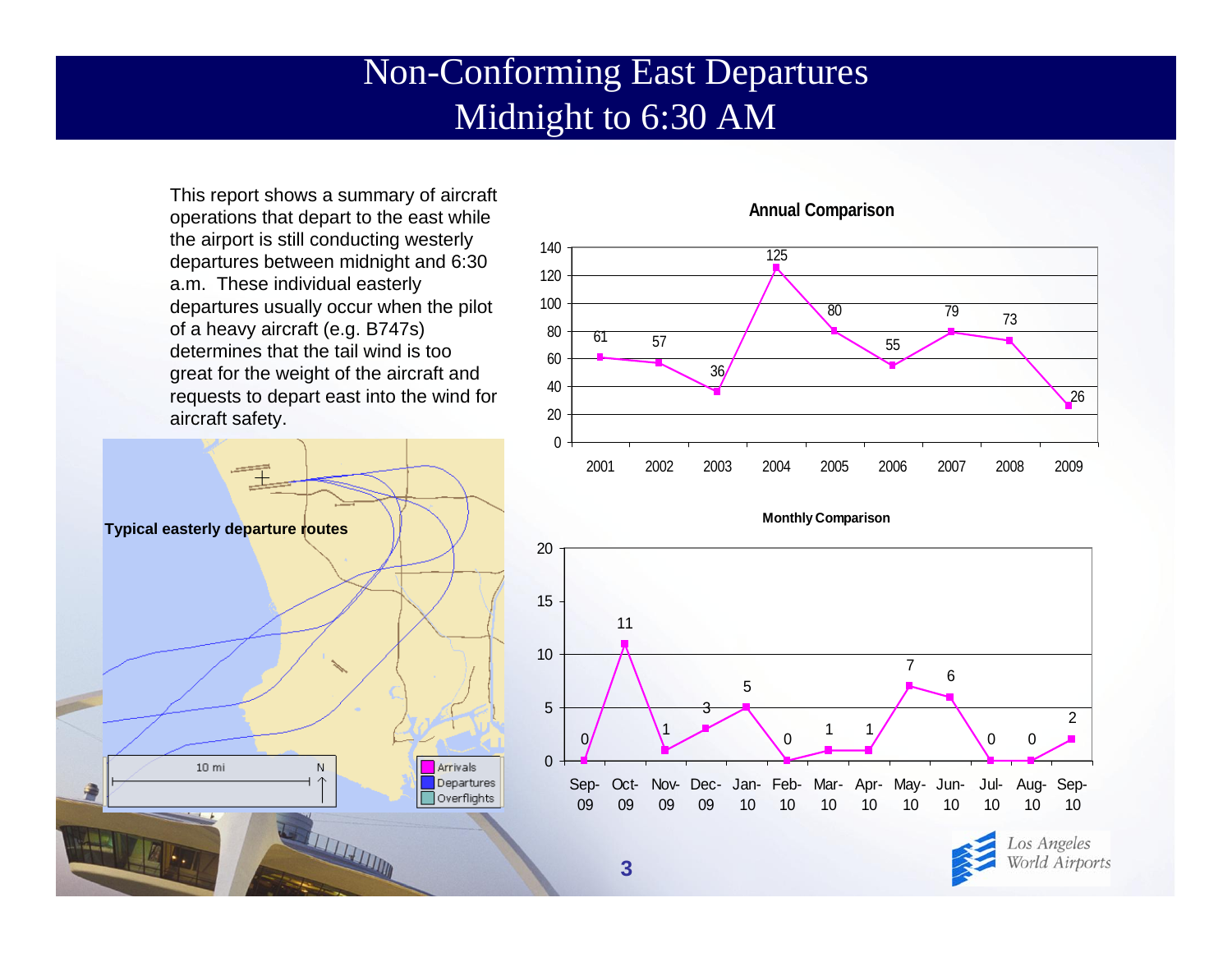#### Early Turn to the North

Aircraft departing to the ocean turn early prior to reaching the shoreline





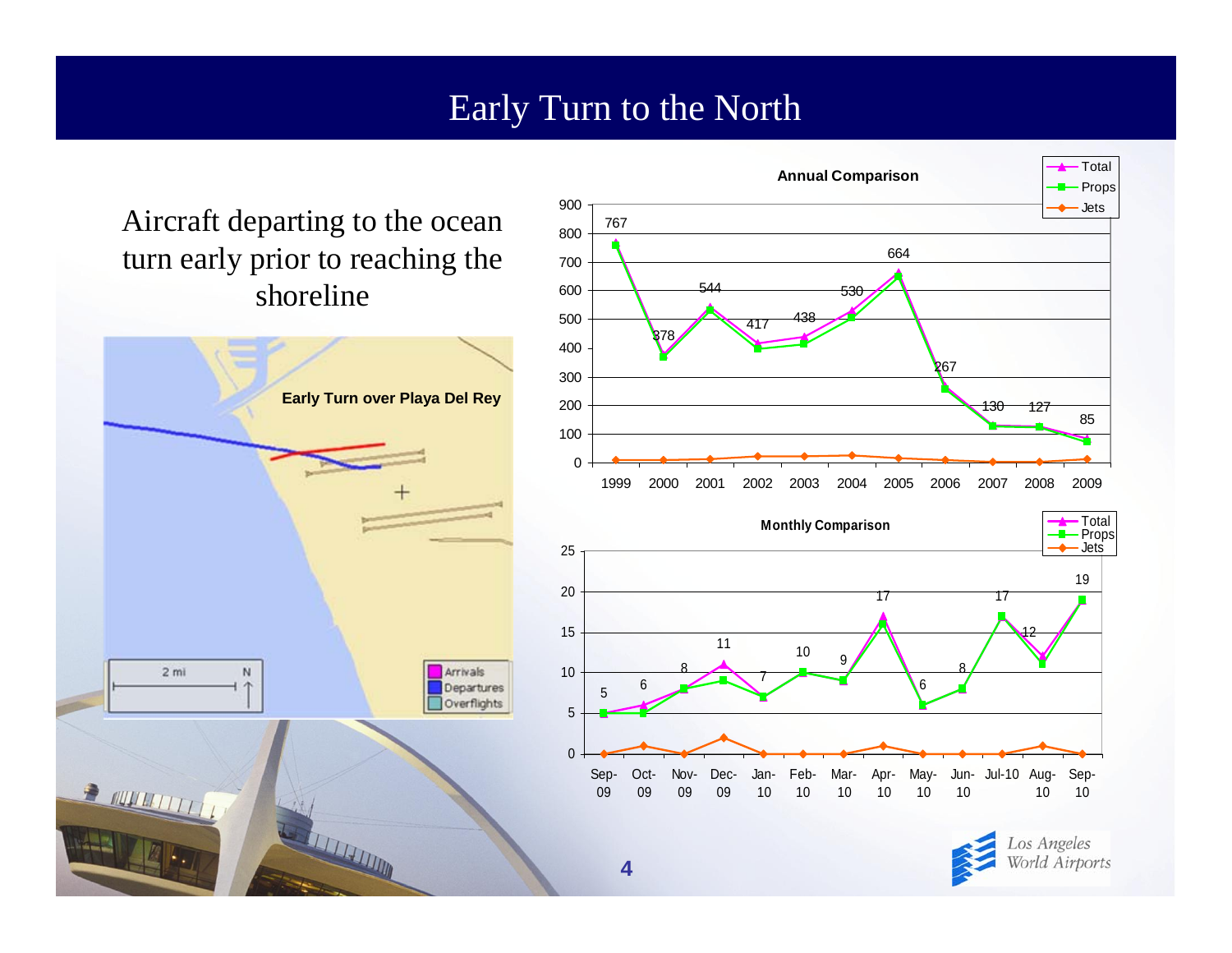#### Early Turn to the South

 **Annual Comparison**

TotalProps Jets

Aircraft departing to the ocean turn early prior to reaching the shoreline

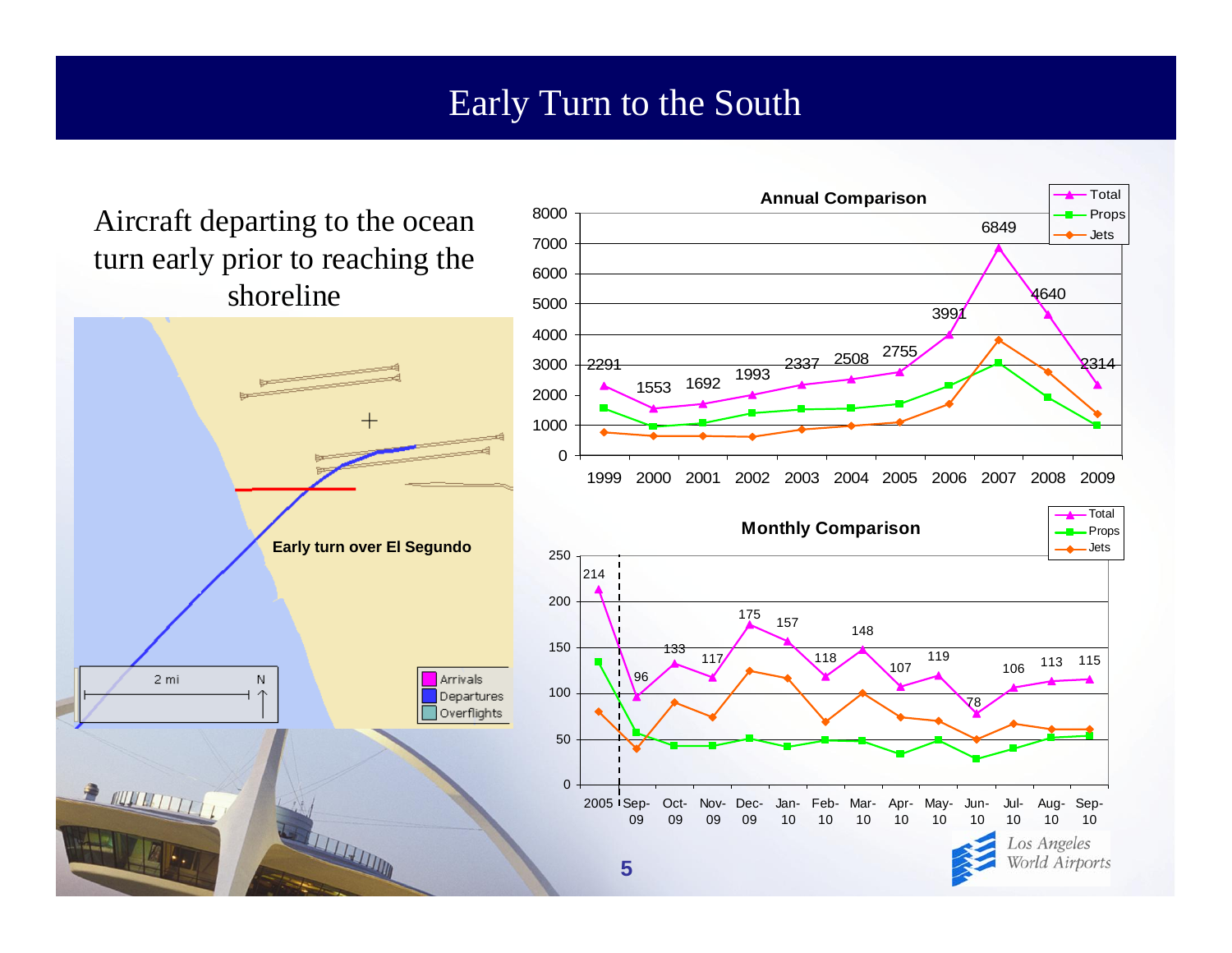### Early Turns Breakdown September 2010

| Total Early Turn Ops      | 134 |
|---------------------------|-----|
| <b>Hyperion Gate</b>      | 90  |
| <b>El Segundo Gate</b>    | 25  |
| <b>Playa Del Rey Gate</b> | 19  |

#### **Result of Investigation**

| Total                  | 44             |
|------------------------|----------------|
| <b>FAA instructed</b>  | 33             |
| <b>Pilot initiated</b> | 8              |
| <b>Wind drift</b>      | $\overline{2}$ |
| <b>Unknown</b>         |                |

WELFALL THE



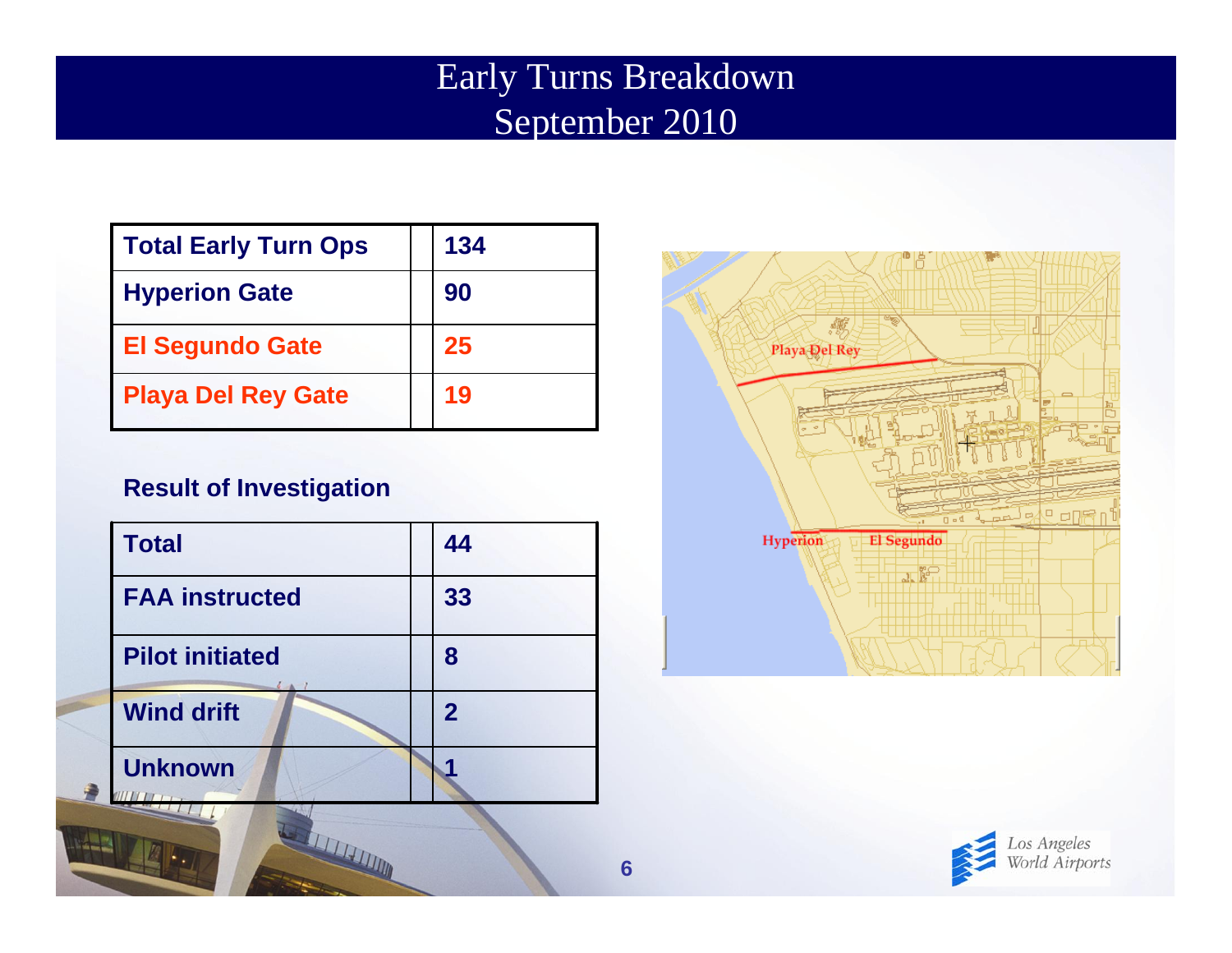#### Go-Arounds

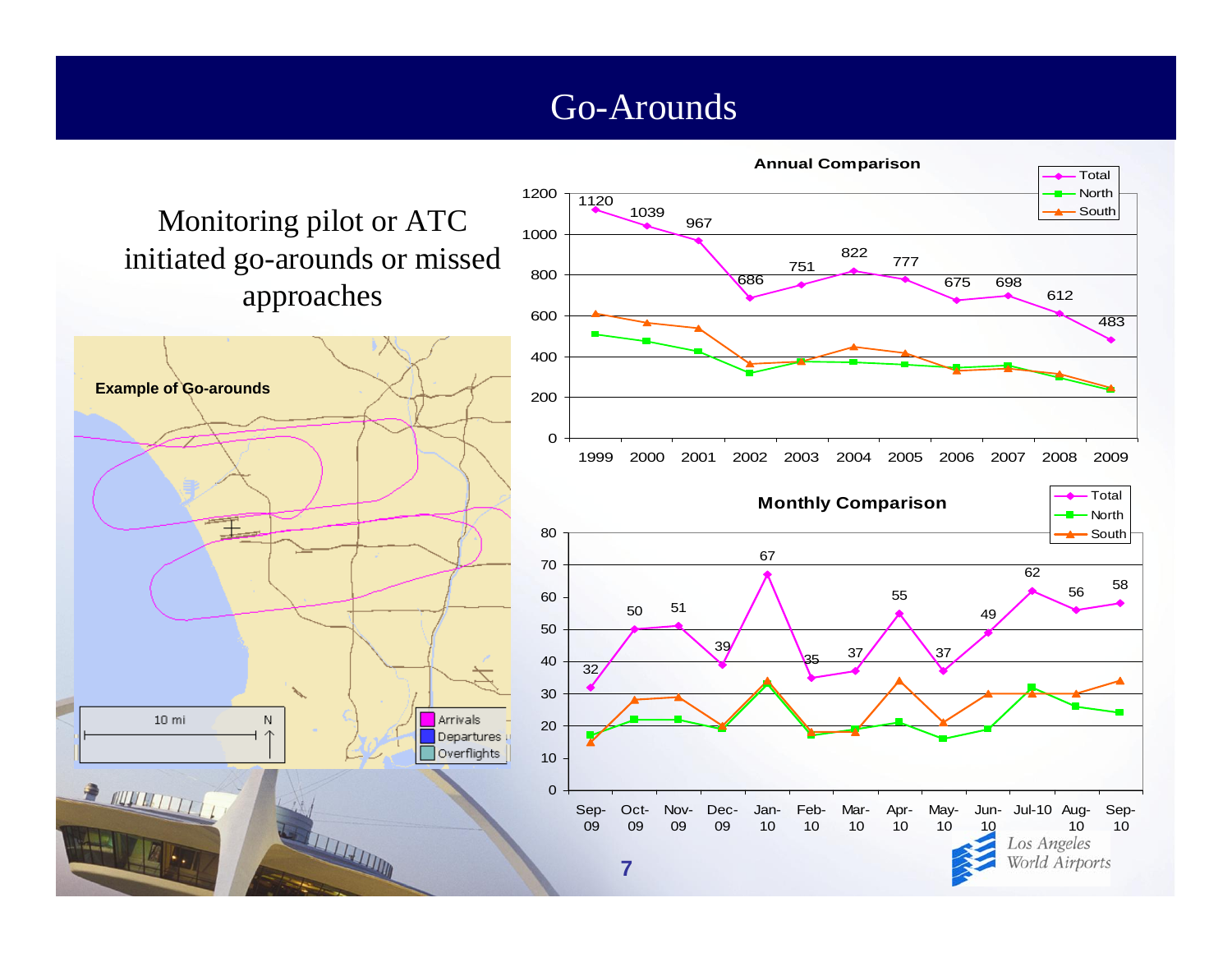#### Go-Arounds – Not Maintaining RWY Headings







**FJ**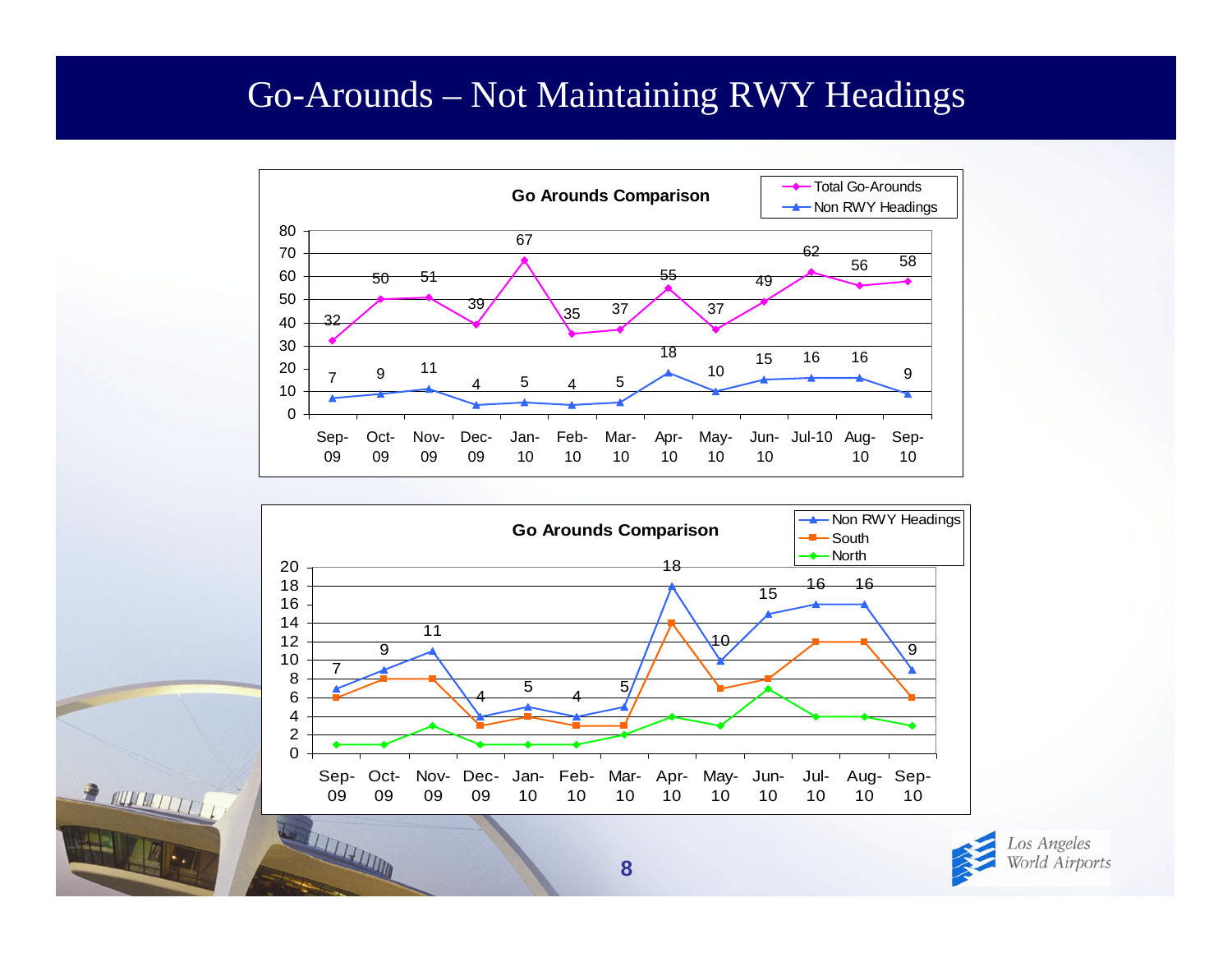#### Short Turn Arrivals

Arriving jet aircraft turning early prior to reaching the Harbor Freeway to land at LAX





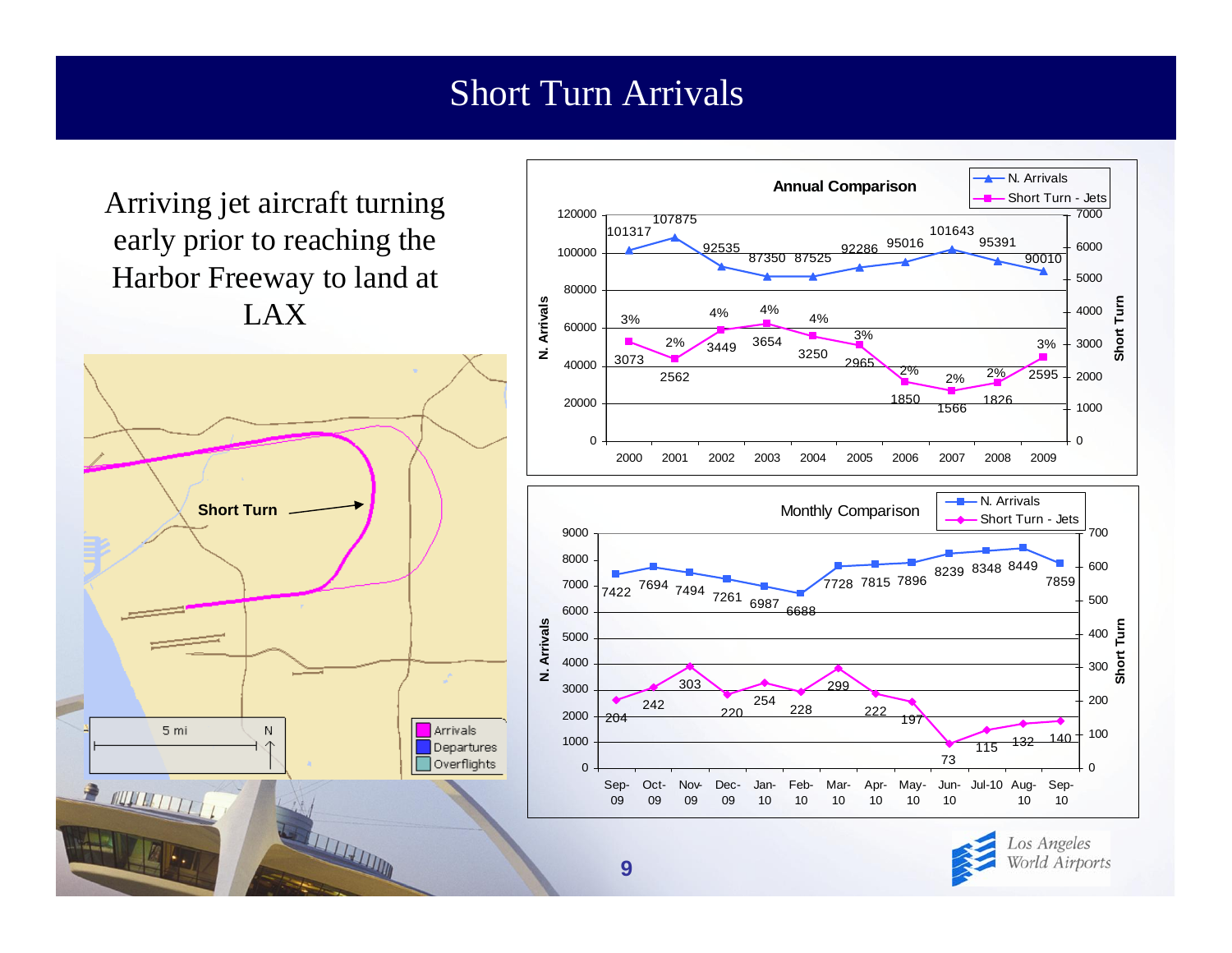#### Short Turn Arrival Flight Tracks - One Month

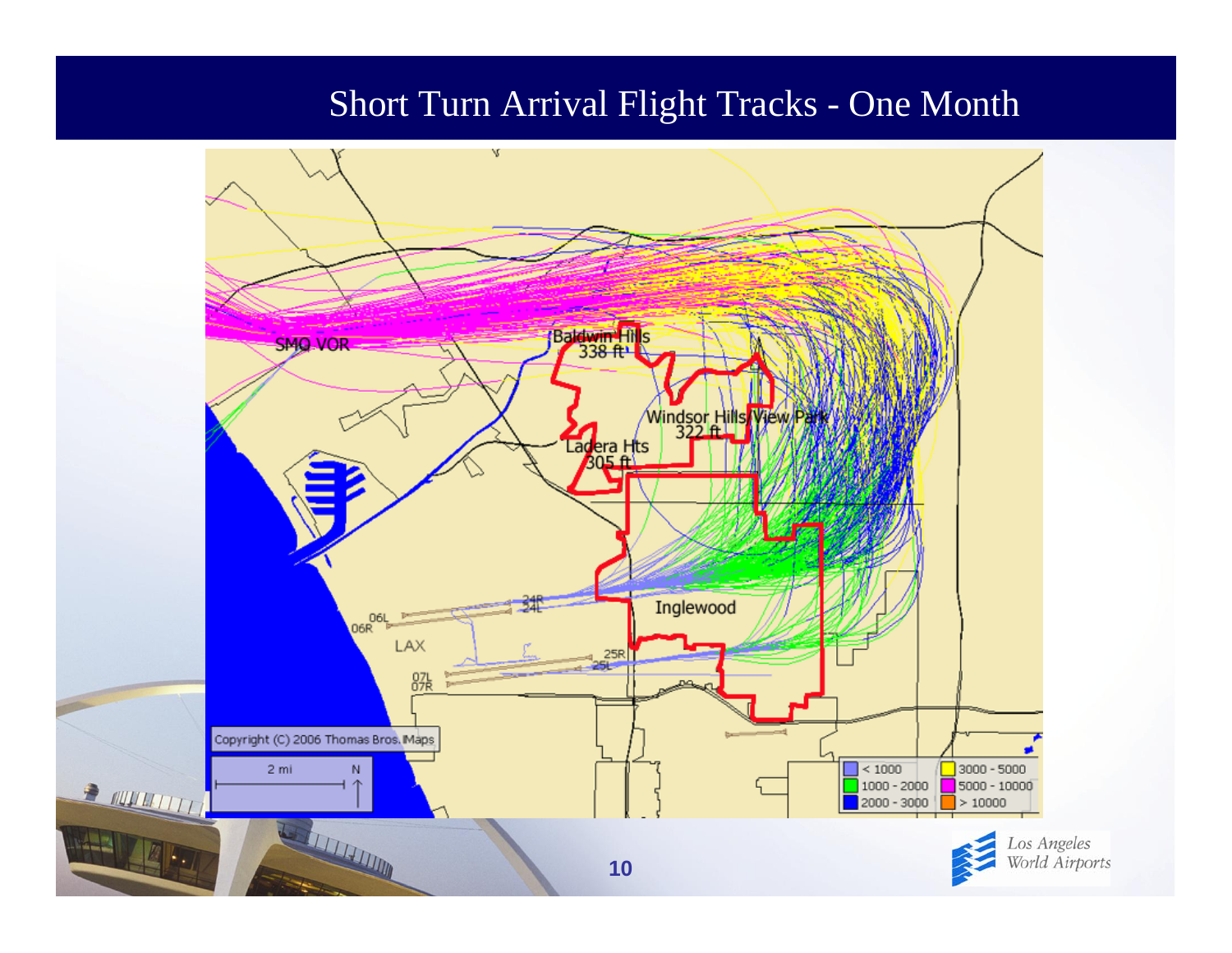#### Time of Day – Short Turn September 2010





REAL PROPERTY AND

**AHT** 

WELFALL AND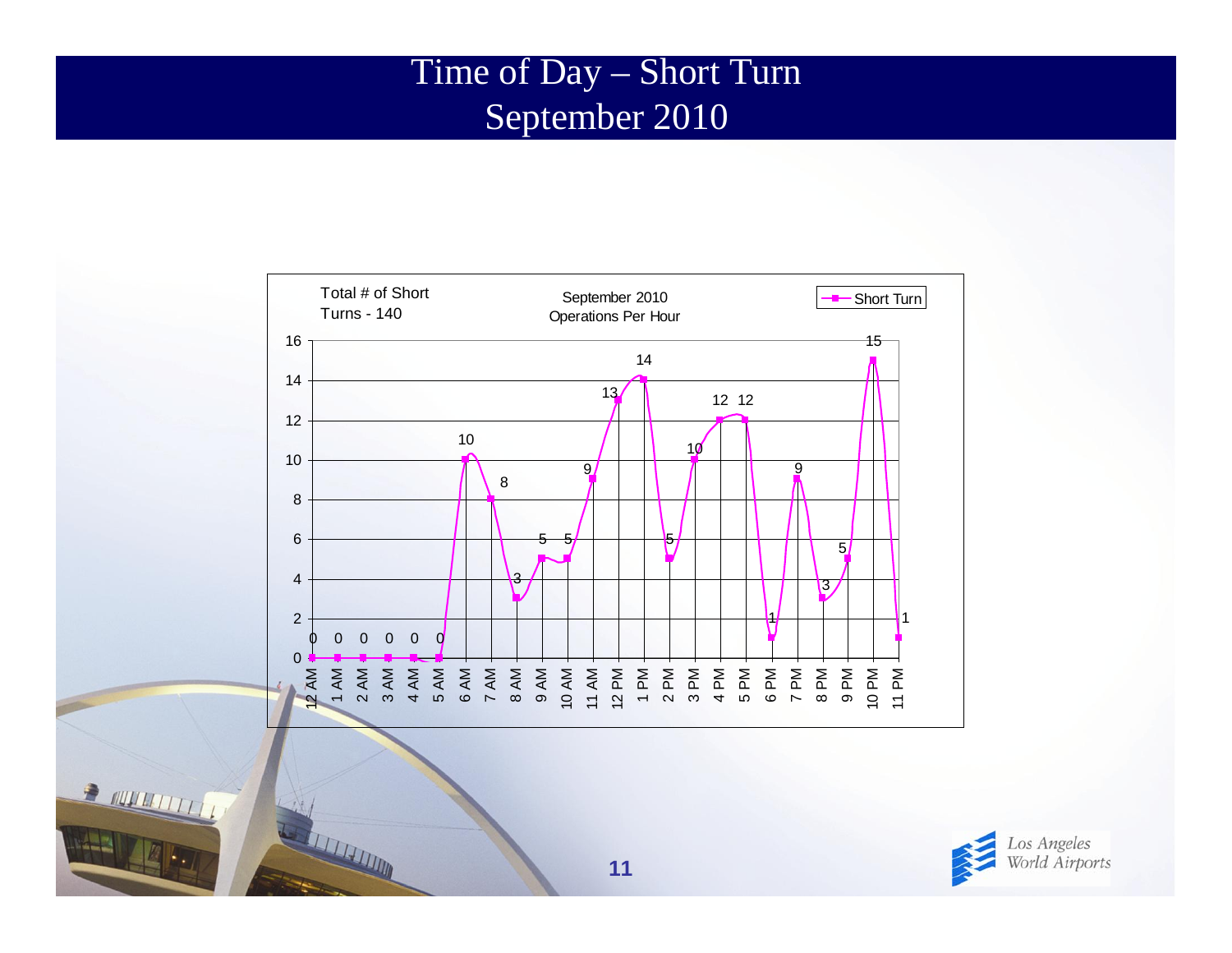#### Palos Verdes Peninsula – Turboprop Overflights

#### Monitoring southbound turboprops departing from LAX that overfly Peninsula







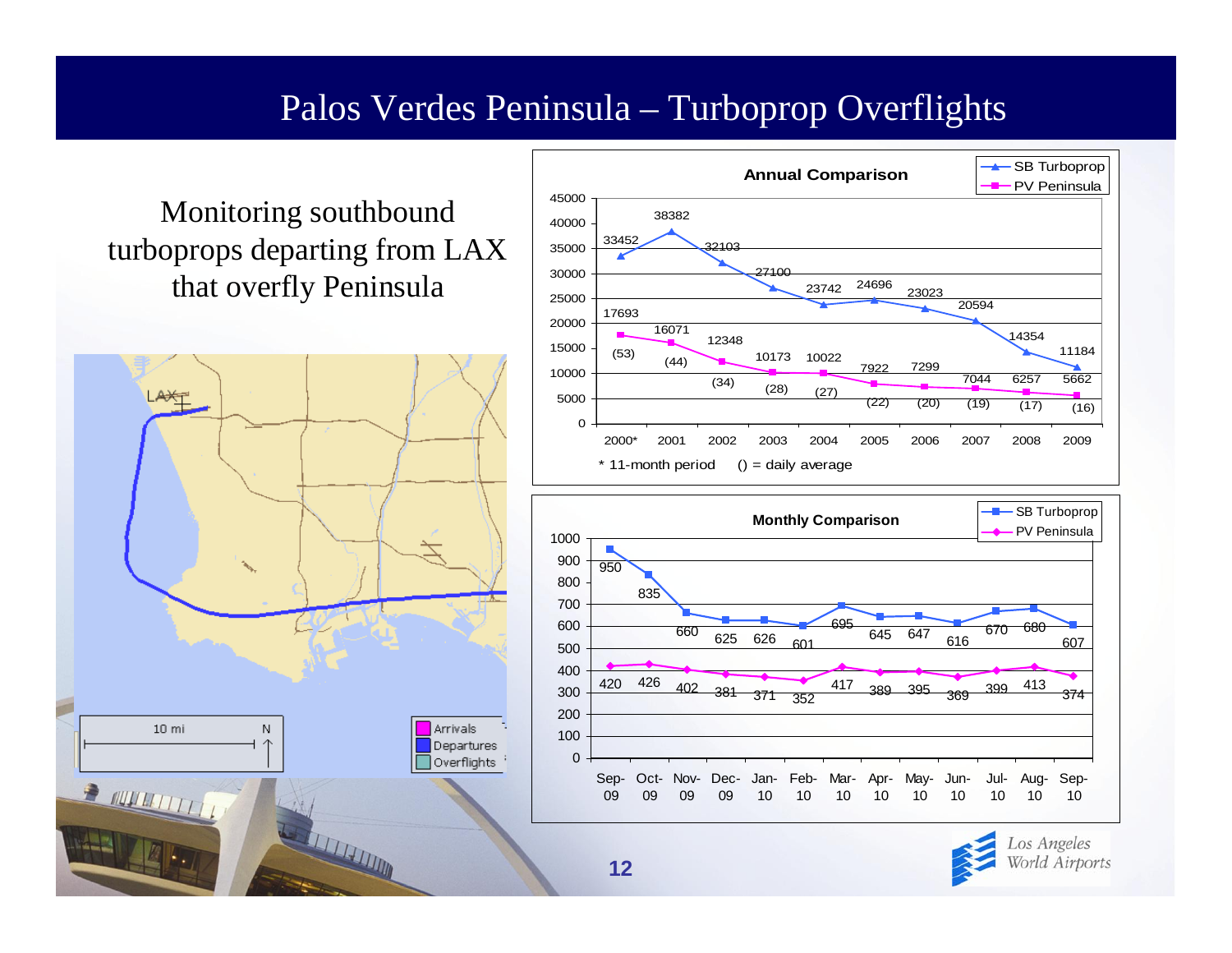#### Palos Verdes Peninsula – Jet Overflights





THE TELEVISION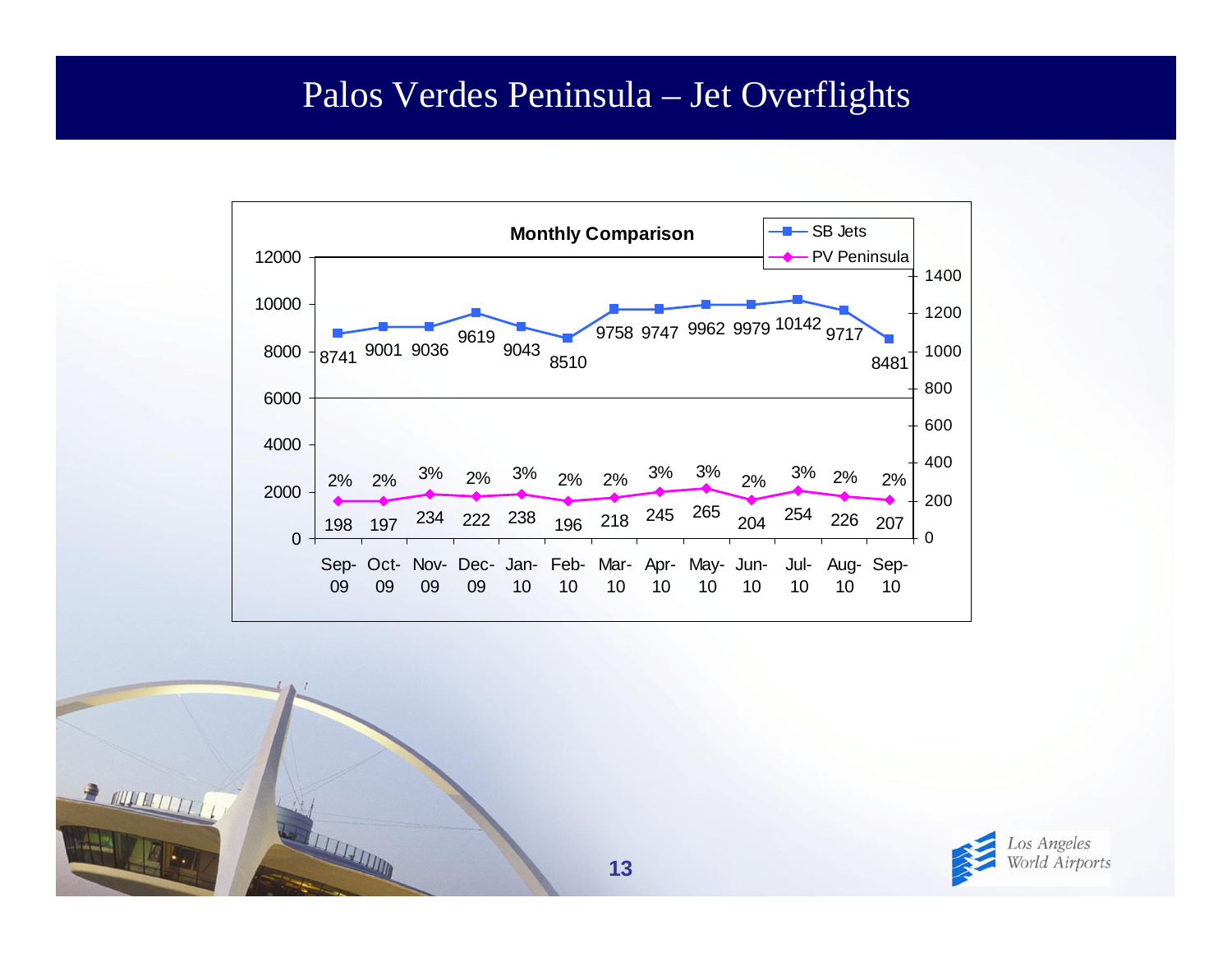#### PV Jet Flight Tracks - One Day 9/25/2010

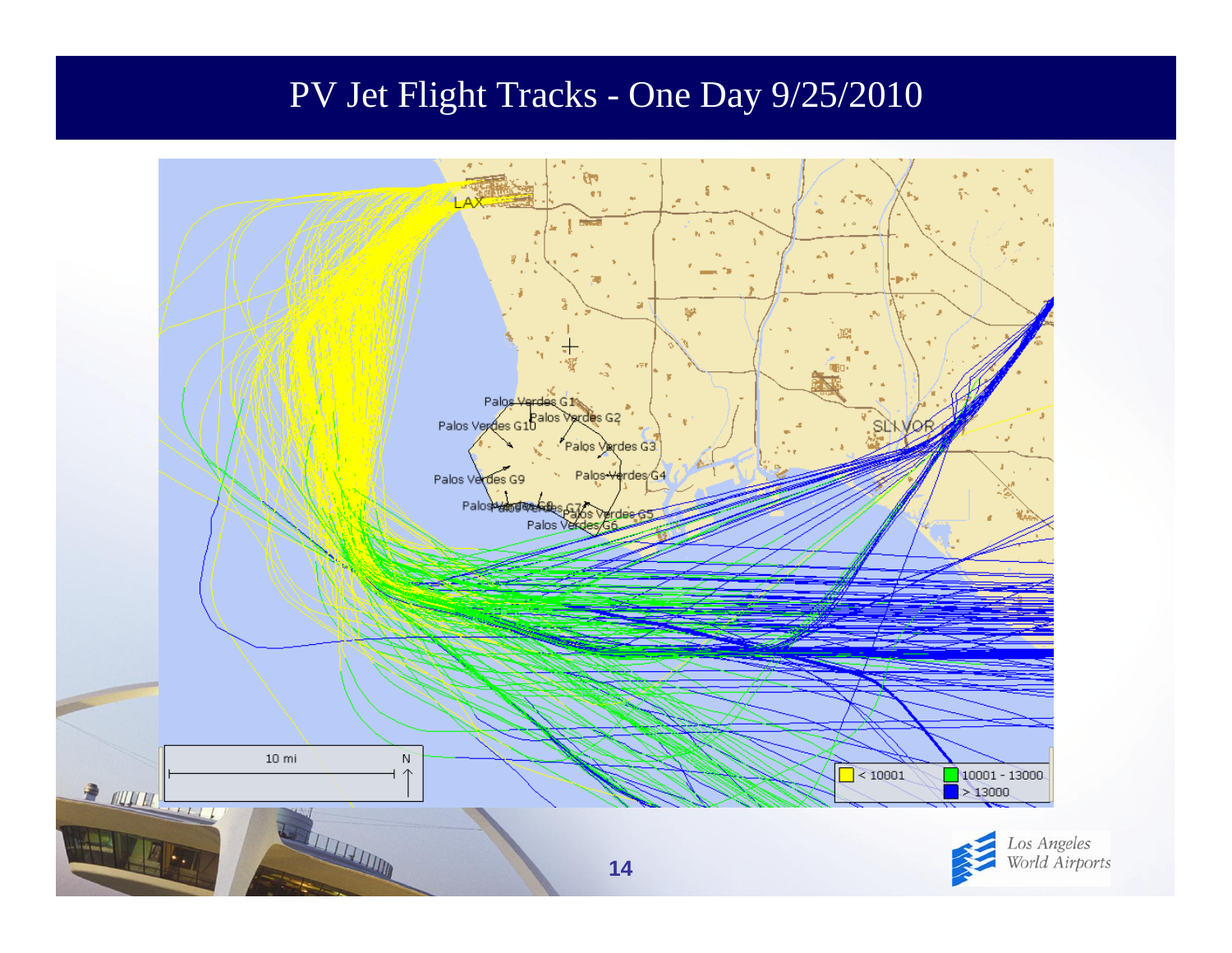#### Extended Downwind Approach

Monitoring north arrivals extending downwind over Monterey Park boundary





World Airports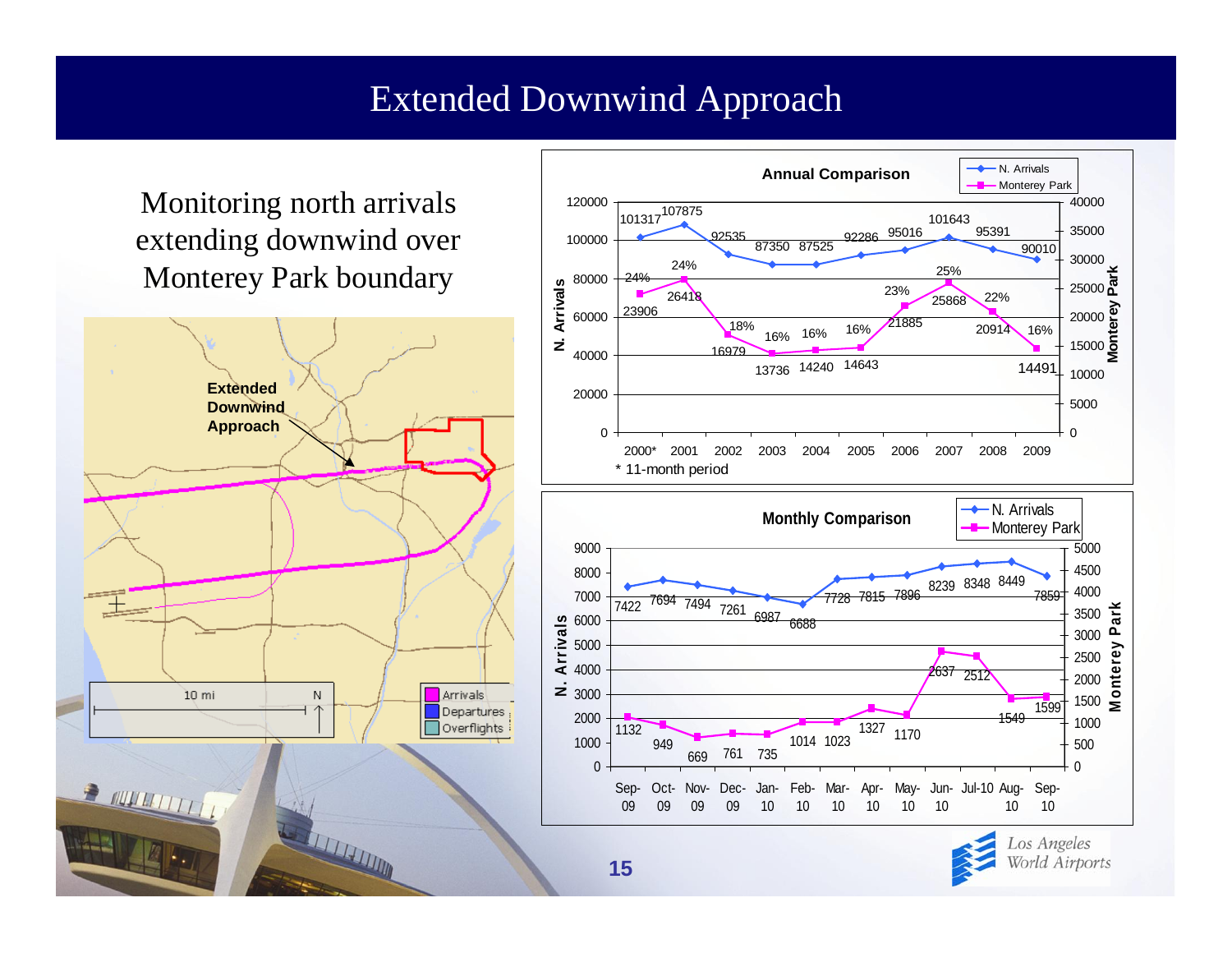#### Extended Downwind Approach September 2010







**THE REAL PROPERTY AND** 

**P NUMBER** 

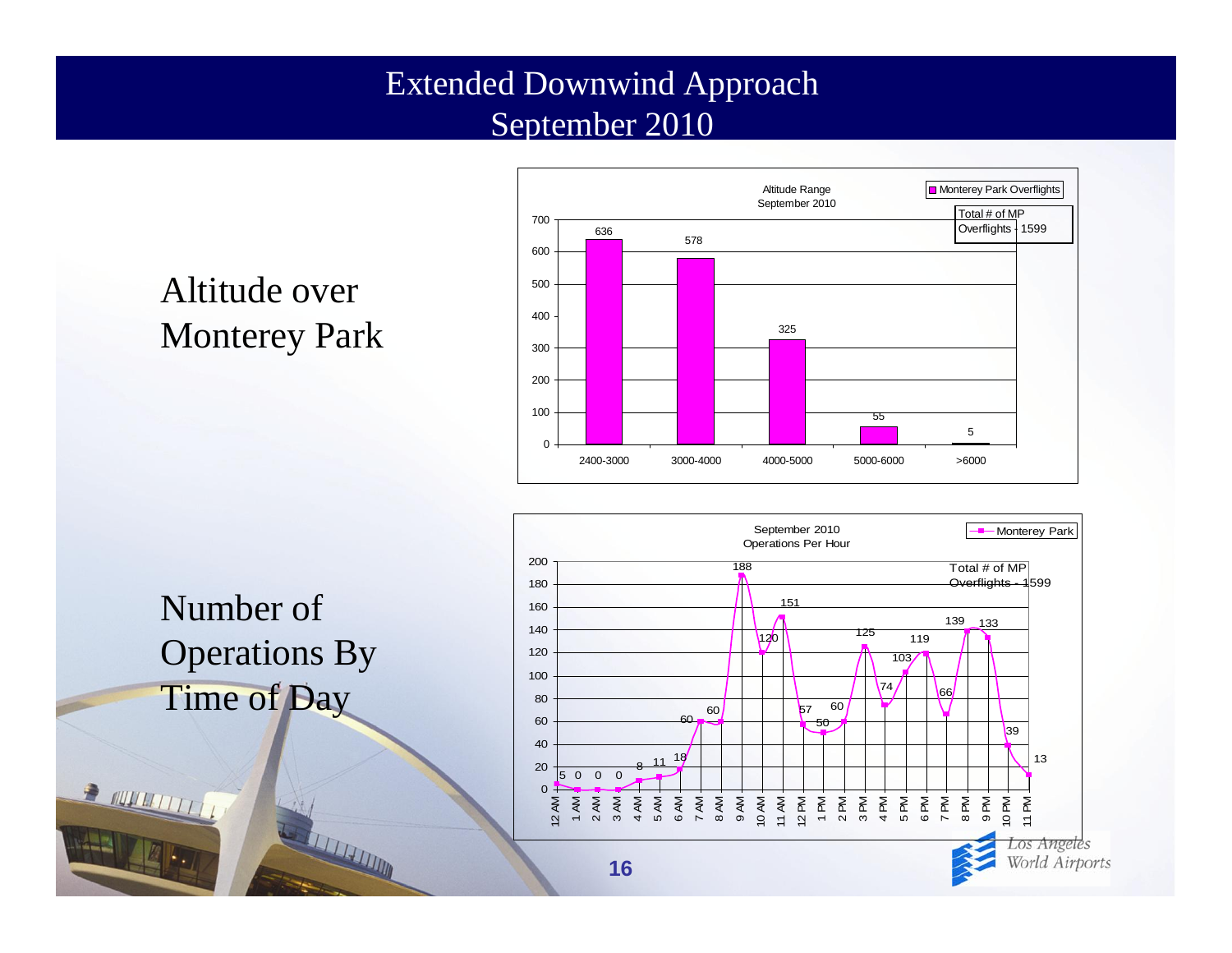#### Missed LAX Loop Departure

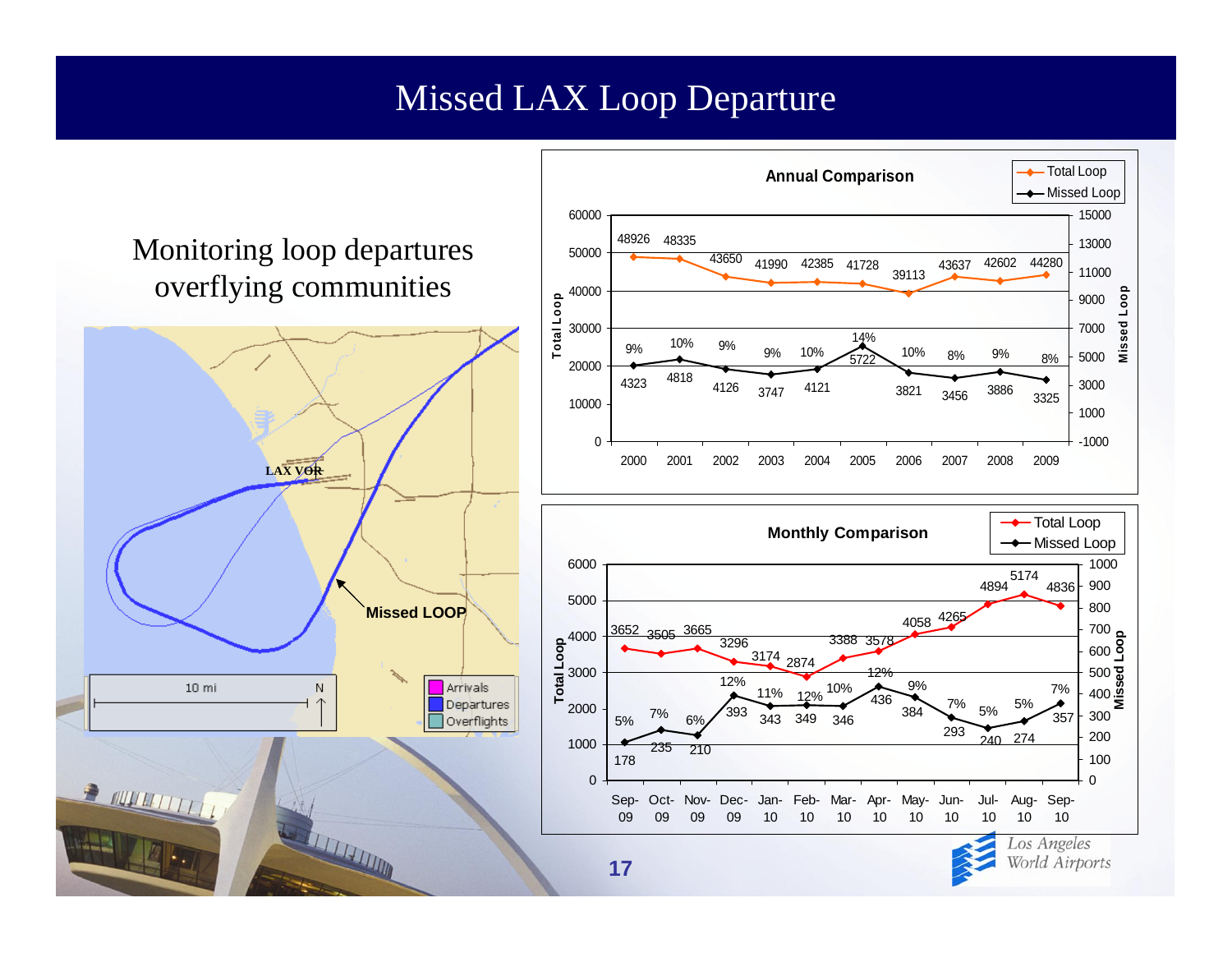#### Missed LAX Loop Departure

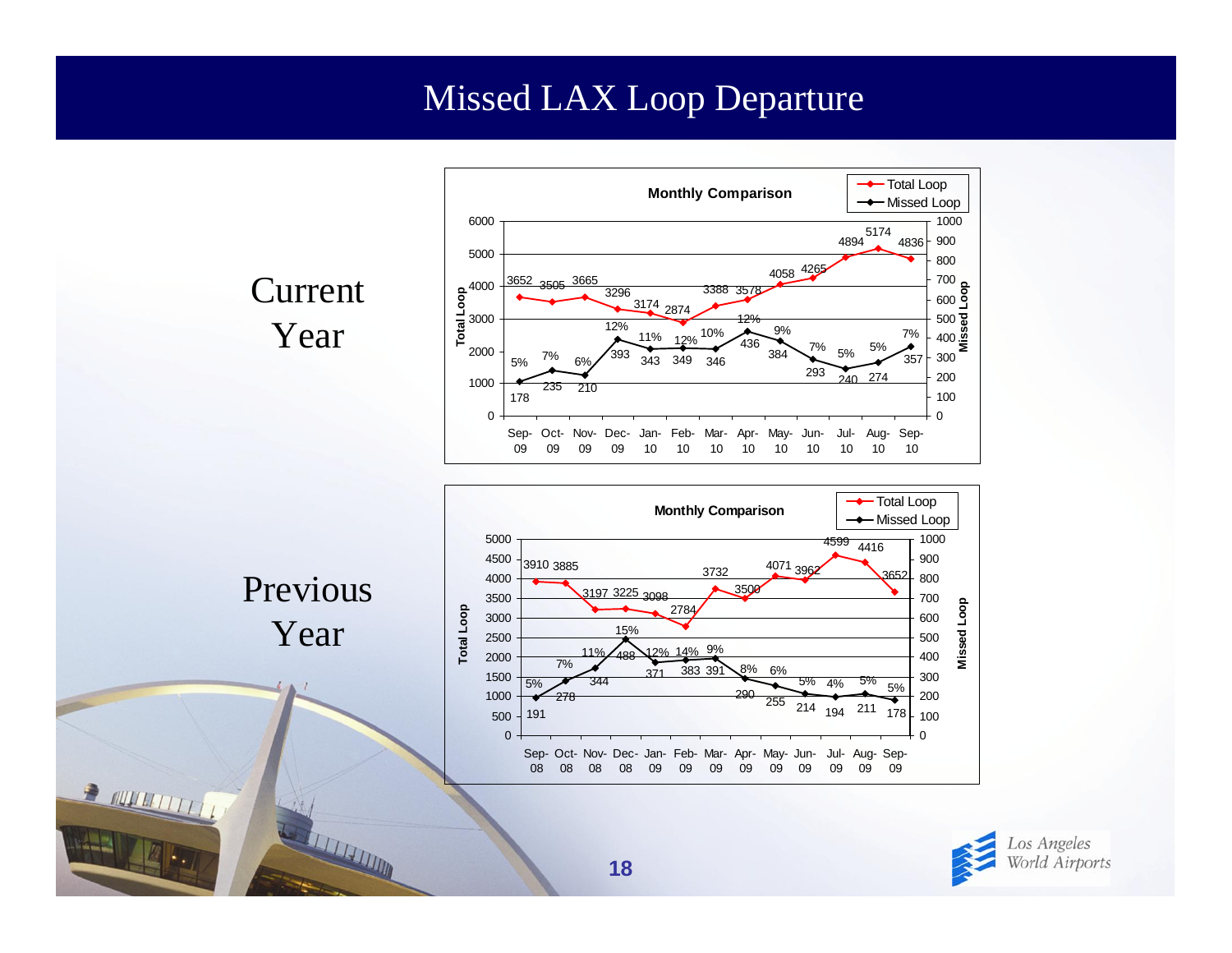#### LOOP - Altitude Information